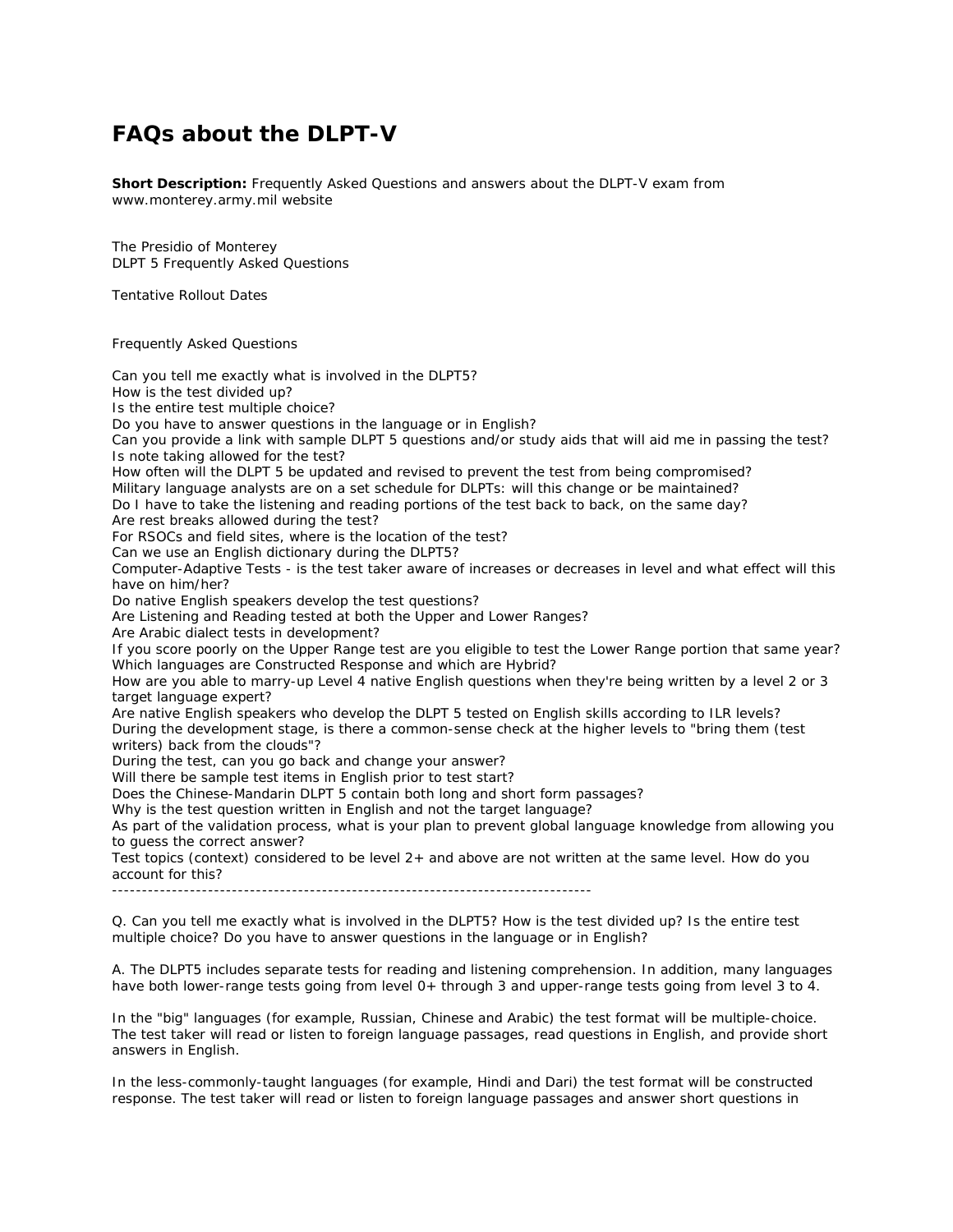English.

In languages with large populations at low levels and small populations at high levels, the lower-range test will be multiple-choice and the upper-range test will be constructed-response.

Q. Can you provide a link with sample DLPT 5 questions and/or study aids that will aid me in passing the test?

A. There are familiarization guides in Chinese, Korean, and Russian available on the web. LangNet, an e-learning web site, will also provide Assessment Objects in many languages. LangNet (www.LangNet.org) is a language learning support system with interactive materials designed for those who want to practice and maintain their target language reading and listening skills.

--------------------------------------------------------------------------------

--------------------------------------------------------------------------------

Q. Is note taking allowed for the test?

A. Note-taking is not allowed for the lower-range multiple-choice test. It is allowed for upper-range tests and for lower-range constructed-response tests.

--------------------------------------------------------------------------------

Q. How often will the DLPT 5 be updated and revised to prevent the test from being compromised?

A. Unlike current DLPTs, DLPT 5 system tests will be updated and revised on a continual basis.

--------------------------------------------------------------------------------

Q. Military language analysts are on a set schedule for DLPTs: will this change or be maintained?

A. The military test cycle will not change.

--------------------------------------------------------------------------------

Q. Do I have to take the listening and reading portions of the test back to back, on the same day?

A. No. The tests are distinct and you may take the two portions on different days. Our goal is to be as flexible as possible in scheduling test administration.

--------------------------------------------------------------------------------

Q. Are rest breaks allowed during the test?

A. Rest breaks will be factored in to the schedule for both reading and listening tests.

--------------------------------------------------------------------------------

Q. For RSOCs and field sites, where is the location of the test?

A. Certified Test Control Officers will administer the tests in the field. Details are yet to be determined.

--------------------------------------------------------------------------------

Q. Can we use an English dictionary during the DLPT5?

A. No dictionary of any sort is authorized for the DLPT5.

--------------------------------------------------------------------------------

Q. Computer-Adaptive Tests - is the test taker aware of increases or decreases in level and what effect will this have on him/her?

A. Most test takers are aware of when the questions get easier. But it's important for test takers to know that getting an easier question does not necessarily mean the examinee answered the previous question incorrectly. The CAT will give passages in groups -- we call them testlets, and depending on how well the test taker does, s/he will be given the next testlet at the appropriate level. Within a testlet, there will always be small differences in difficulty from question to question. This is because in addition to difficulty, the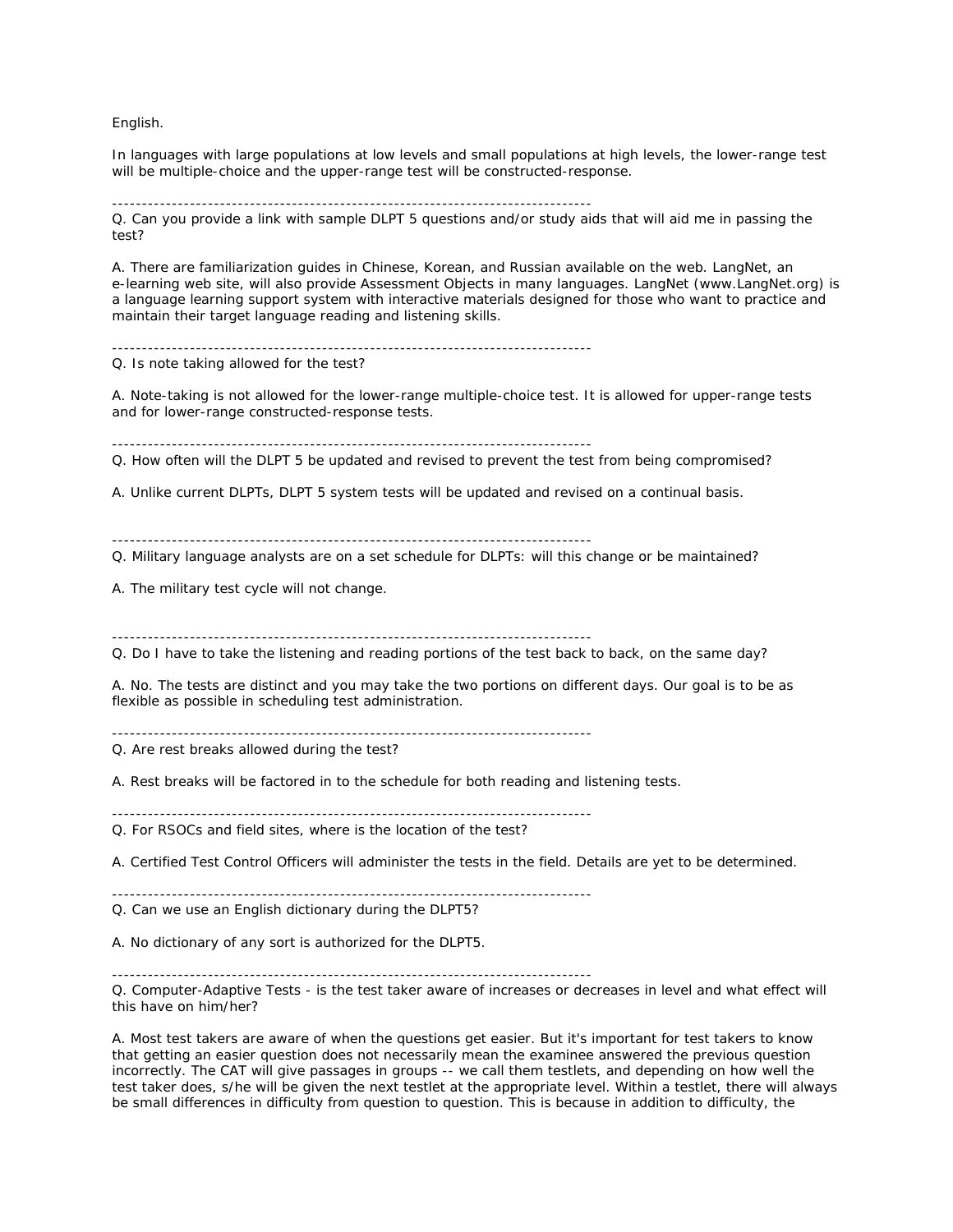computer must consider content areas and other factors. So if a test-taker has just answered a difficult question correctly, he/she might still get an easier question, if that is the only way to fulfill the content requirement. Also, examinees will get several testlets, so even if a test taker has a hard time with the first testlet and is given an easier second testlet, if s/he does well on the second one, a harder one will follow. It is important for all test-takers to understand this and not worry too much about whether the questions they're getting seem easier or harder than the ones they just answered.

--------------------------------------------------------------------------------

Q. Do native English speakers develop the test questions?

A. Tests are developed by a multidisciplinary team -- target language experts work with foreign language testing experts to select passages, rate them, write questions and build multiple choice items (or a protocol for the constructed response tests.) The tests are always reviewed by at least one native speaker of English, and undergo thorough, independent review and piloting prior to validation.

-------------------------------------------------------------------------------- Q. Are Listening and Reading tested at both the Upper and Lower Ranges?

A. Yes, depending on the language. Not all languages have Upper Range tests right now, but all except the Arabic dialects have reading and listening tests.

--------------------------------------------------------------------------------

Q. Are Arabic dialect tests in development?

A. Yes. Iraqi is in validation and Egyptian and Levantine are in development as of June 8, 2005.

--------------------------------------------------------------------------------

Q. If you score poorly on the Upper Range test are you eligible to test the Lower Range portion that same year?

A. You cannot take the Upper Range test unless you have already scored a 3 on the Lower Range test that year. If you do poorly on the Upper Range test, you will get a 3; you cannot get a score below 3. In such cases it would probably be best to take the Lower Range test the following year; the services and agencies will determine the policy. At this point we will follow the DLPTIV policies for retesting.

--------------------------------------------------------------------------------

Q. Which languages are Constructed Response and which are Hybrid?

A. The CRT will be used for languages with a small testing population. The Hybrid will be used for languages that have a large population at the lower range  $(0+$  to 3) and small at the upper range  $(3+/4)$ . Examples of Constructed Response tests are Persian-Dari, Pashto, Hindi, Urdu, Albanian, Greek, and Norwegian. Examples of Hybrid tests are Persian-Farsi, Turkish, and Japanese.

--------------------------------------------------------------------------------

Q. How are you able to marry-up Level 4 native English questions when they're being written by a level 2 or 3 target language expert?

A. This is where the testing experts -- the project managers -- come into play. They work together with the target-language test writer to make sure that the passage is well understood by the whole development team, and that the questions that are being asked are valid and the item has a right answer and plausible wrong answers.

--------------------------------------------------------------------------------

Q. Are native English speakers who develop the DLPT 5 tested on English skills according to ILR levels?

A. Not directly, but the staff in DLI-ES have MAs and often PhDs in fields such as applied linguistics and foreign language assessment. The staff is continuously trained. People who do not have excellent English do not have the skills required to become project managers.

--------------------------------------------------------------------------------

Q. During the development stage, is there a common-sense check at the higher levels to "bring them (test writers) back from the clouds"?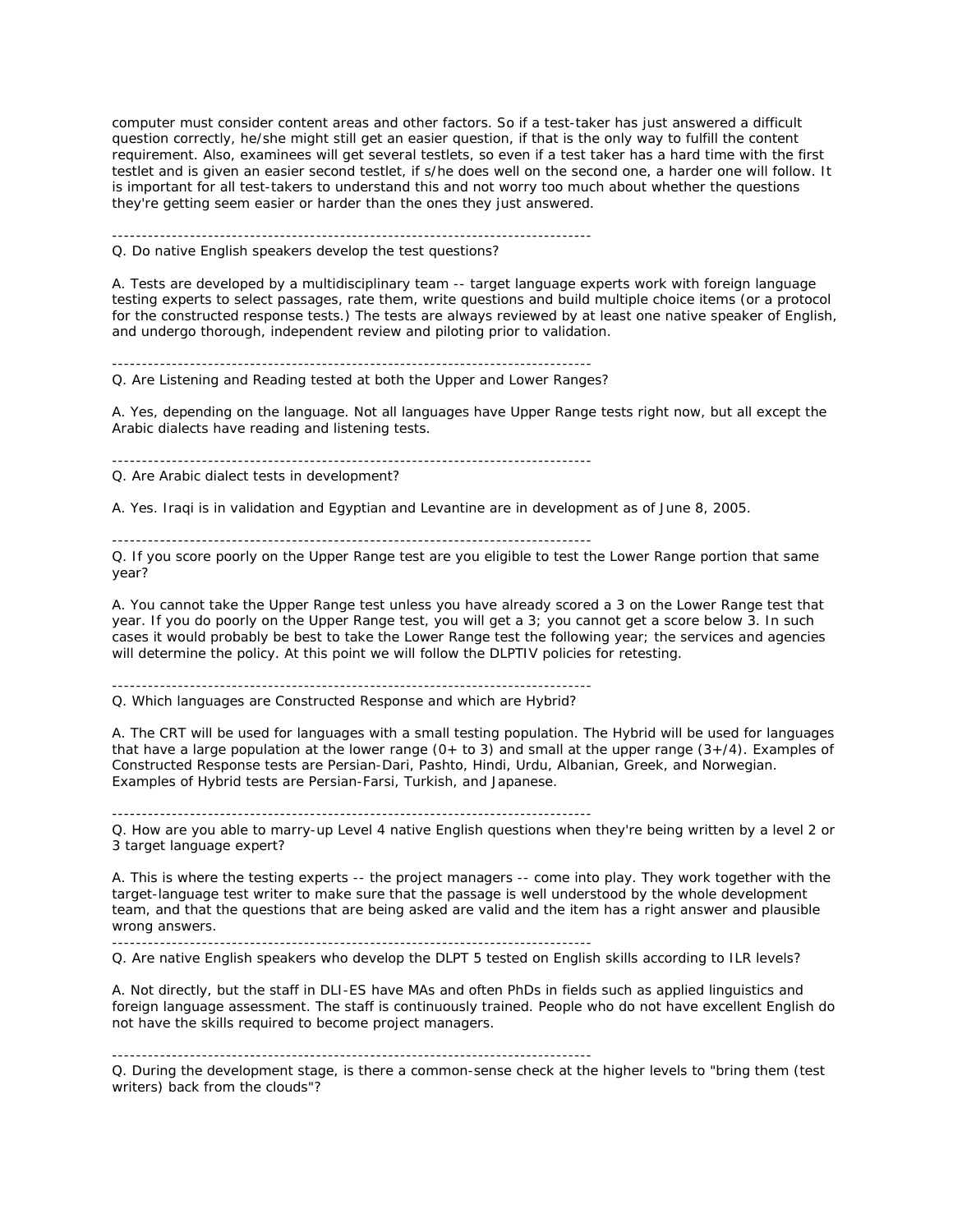A. Yes. As noted above, there are extensive reviews by experts both within the test development team and outside it.

--------------------------------------------------------------------------------

Q. During the test, can you go back and change your answer?

A. Yes, and there is a review screen at the end so you can see immediately if you haven't answered a particular question.

--------------------------------------------------------------------------------

Q. Will there be sample test items in English prior to test start?

A. No. Each test has a sample passage and questions in the target language. In addition, DLI is working on familiarization guides that are language-specific. We do not have sample test items in English at this point, but we may produce a generic familiarization guide with English examples in the future.

--------------------------------------------------------------------------------

Q. Does the Chinese-Mandarin DLPT 5 contain both long and short form passages?

A. Yes, it does, in varying amounts starting from the lowest level and increasing to 50% at Level 3.

-------------------------------------------------------------------------------- Q. Why is the test question written in English and not the target language?

A. For lower-range tests, we want to test examinees' ability to understand the target-language passage; if we had test questions in the target language, some test-takers might understand the passage but not understand the question or answer choices, and they would get the question wrong unfairly. For upperrange tests, this is not a problem, but our testing experts do not have access to all the languages we test, so in order to make sure the test questions are working properly we need to use English. In addition, anyone taking the upper-range test is expected to understand the target language but produce reports in English, so we are assuming that all examinees have good English skills and the ability to move back and forth between the target language and English.

--------------------------------------------------------------------------------

--------------------------------------------------------------------------------

Q. As part of the validation process, what is your plan to prevent global language knowledge from allowing you to guess the correct answer?

A. As part of the review process, we have people go through the questions without reading the passages to make sure that they can't be answered based on experience. The validation process is also useful in catching such questions: if too many people who are at levels below the level of a question get the question right, we do not use the question.

Q. Test topics (context) considered to be level 2+ and above are not written at the same level. How do you account for this?

A. The test developers are trained to select passages based on text typology. They consider the text mode (for instance, is the purpose of the passage to persuade, or to inform?), the language features (lexicon and syntax, for example), as well as to consider the functions, content and accuracy components of the skill level descriptions. At high levels there is a great diversity of types of texts and uses of language; for example, level 4 people should understand both formal academic language and slang or non-standard dialect.

--------------------------------------------------------------------------------

Tentative Rollout Dates

Tentative rollout dates for the DLPT 5 are the following:

January 06: Russian, Iraqi January-March 06: Chinese, Korean